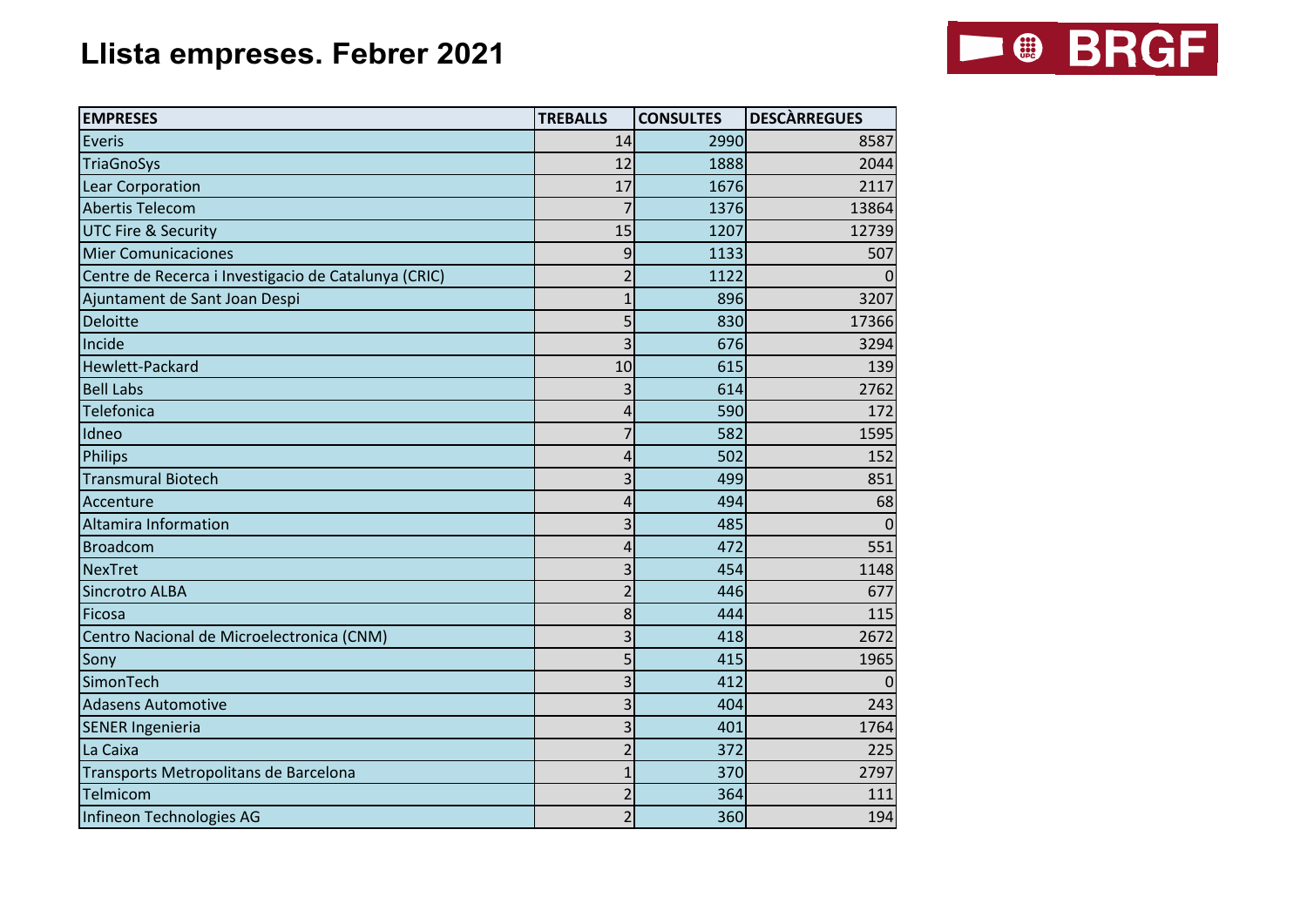| Technicolor                                                     | $\overline{2}$          | 351 | 976          |
|-----------------------------------------------------------------|-------------------------|-----|--------------|
| <b>Casmar Electronica</b>                                       | 1                       | 350 | 371          |
| Ernest & Young                                                  | 7                       | 341 | 0            |
| Sayos & Carrera                                                 | $\overline{2}$          | 337 | 44           |
| T-Systems                                                       | 3                       | 335 | 4542         |
| German Aerospace Center (DLR)                                   | 3                       | 317 | 426          |
| Indra                                                           | $\overline{2}$          | 313 | 398          |
| National Institute of Informatics (NII)                         | $\overline{2}$          | 312 | 401          |
| <b>CITCEA</b>                                                   | $\overline{2}$          | 288 | 448          |
| Fractus                                                         | 3                       | 275 | 467          |
| Arantxa Arribas Egea                                            | 1                       | 274 | $\Omega$     |
| Institut de recherche et coordination acoustique/musique (IRCAN | $\overline{2}$          | 273 | 1172         |
| Max Plank Institute                                             | $\overline{\mathbf{3}}$ | 268 | 32           |
| <b>Kpmg</b>                                                     | $\overline{1}$          | 266 | 188          |
| Signadyne Spain                                                 | $\overline{2}$          | 264 | 0            |
| Continental                                                     | $\overline{2}$          | 262 | $\Omega$     |
| <b>MOCSA</b>                                                    | $\mathbf{1}$            | 254 | 6644         |
| <b>NXP Semiconductors</b>                                       | $\overline{2}$          | 243 | 54           |
| <b>SEAT</b>                                                     | $\overline{2}$          | 236 | $\Omega$     |
| <b>CERN</b>                                                     | $\mathbf{1}$            | 234 | 636          |
| Nokia Bell Labs                                                 | 3                       | 232 | 3310         |
| <b>Siemens</b>                                                  | $\overline{2}$          | 229 | $\Omega$     |
| Cellnex                                                         | $\overline{2}$          | 229 | $\mathbf{0}$ |
| Metro-access & Short-Range Systems Group                        | $\overline{1}$          | 226 | 1448         |
| <b>Safelayer Secure Communications</b>                          | $\mathbf{1}$            | 226 | 398          |
| Rutherford Appleton Laboratory                                  | $\mathbf{1}$            | 225 | 298          |
| <b>EDPuzzle</b>                                                 | $\mathbf{1}$            | 224 | $\mathbf 0$  |
| Alba Synchrotron                                                | $\overline{1}$          | 215 | 218          |
| Geocat Gestio de Projecte                                       | $\overline{2}$          | 210 | 26           |
| Estudi Barbara Granados                                         | $\overline{1}$          | 205 | 1809         |
| <b>IDIADA Automotive Technology</b>                             | 3                       | 205 | $\Omega$     |
| CSIRO Data 61                                                   | $\mathbf{1}$            | 201 | 348          |
| KingEclient                                                     | $\overline{2}$          | 198 | 9            |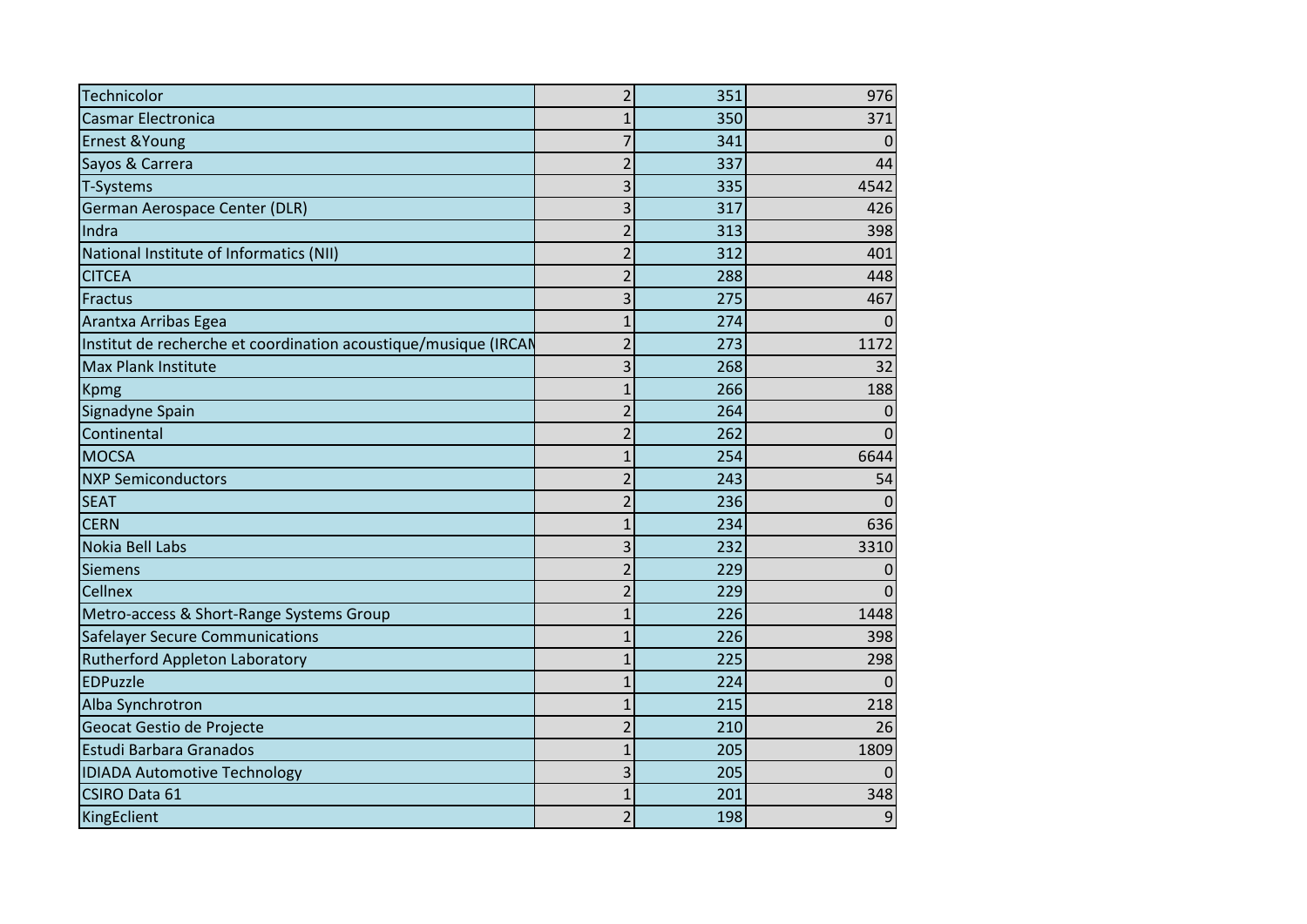| Institut de Ciencies de l'Espai (IEEC-CSIC)                     | $\mathbf{1}$   | 198 | 1143     |  |
|-----------------------------------------------------------------|----------------|-----|----------|--|
| Asesa                                                           | 1              | 195 | 1466     |  |
| <b>International Sports Broadcasting</b>                        | $\overline{2}$ | 186 | 0        |  |
| Ajuntament de Barcelona                                         | $\mathbf{1}$   | 184 | 0        |  |
| <b>IPOQUE</b>                                                   | $\mathbf{1}$   | 182 | 265      |  |
| TV3                                                             | $\mathbf{1}$   | 181 | 402      |  |
| <b>Fundacio RACC</b>                                            | $\mathbf{1}$   | 180 | 87       |  |
| <b>ITNow</b>                                                    | 4              | 177 | $\Omega$ |  |
| <b>WALLAPOP</b>                                                 | $\mathbf{1}$   | 176 | $\Omega$ |  |
| <b>Imasenic Advanced Imaging</b>                                | $\mathbf{1}$   | 173 | 1174     |  |
| Sensofar-Tech                                                   | $\overline{2}$ | 172 | 182      |  |
| Tecnicolor                                                      | $\mathbf{1}$   | 172 | 656      |  |
| <b>ISEE 2007</b>                                                | $\overline{1}$ | 166 | 201      |  |
| <b>Telecom Italia</b>                                           | $\mathbf{1}$   | 165 | 805      |  |
| Hexascreen Culture Technologies                                 | $\mathbf{1}$   | 165 | 26       |  |
| <b>SDG Group</b>                                                | 3              | 165 | 85       |  |
| Kataclack                                                       | $\overline{2}$ | 164 | $\Omega$ |  |
| <b>Tpartner Network Services</b>                                | $\overline{2}$ | 162 | 1192     |  |
| <b>Comision Mercado Telecomunicaciones</b>                      | $\mathbf{1}$   | 161 | 498      |  |
| AIT (Austrian Institute of Technology)                          | 1              | 158 | 1100     |  |
| Centre de Telecomunicacions i Tecnologies de la Informacio (CTT | $\mathbf{1}$   | 155 | 235      |  |
| <b>AXA</b>                                                      | $\mathbf{1}$   | 154 | 0        |  |
| Golmar sistemas de comunicacion                                 | $\mathbf 1$    | 154 | 0        |  |
| <b>Dassault Sistemes Paris</b>                                  | 1              | 151 | 657      |  |
| <b>EMTE</b> sistemas                                            | $\mathbf{1}$   | 150 | 85       |  |
| Xarxa Oberta de Catalunya                                       | $\overline{2}$ | 150 | 181      |  |
| Labsystems AiG                                                  | $\mathbf{1}$   | 148 | 0        |  |
| Tryo aerospace                                                  | 3              | 147 | 476      |  |
| K-Lagan                                                         | $\mathbf{1}$   | 147 | $\Omega$ |  |
| Alcatel                                                         | $\mathbf{1}$   | 147 | 259      |  |
| <b>BMAT</b>                                                     | $\overline{3}$ | 144 | O        |  |
| <b>Thales Netherland</b>                                        | $\mathbf{1}$   | 141 | 256      |  |
| Institut de ciencies del cosmos (ICCUB)                         | $\overline{2}$ | 140 | 252      |  |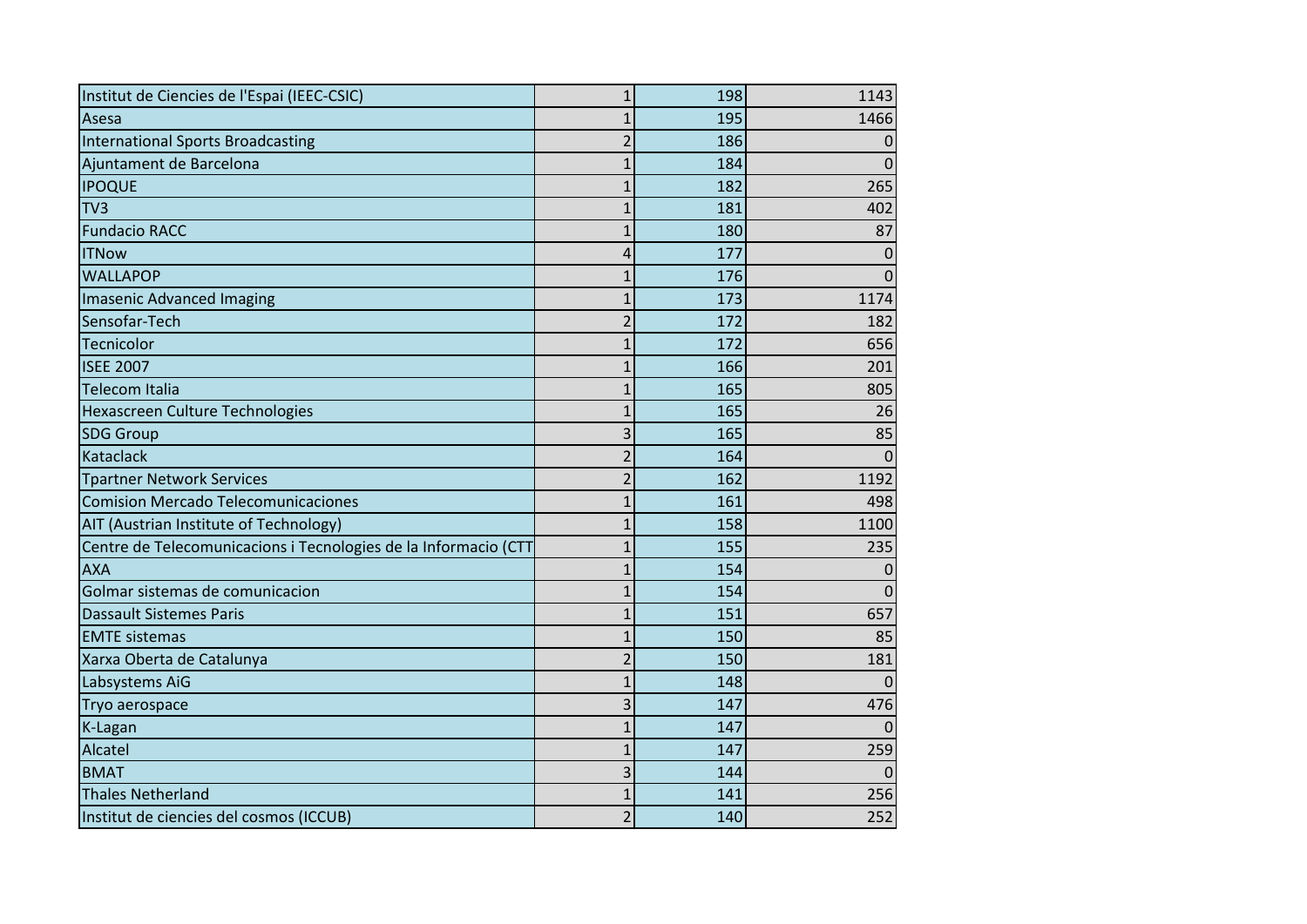| Ferrovial                                                  | 1              | 140 | $\mathbf 0$    |
|------------------------------------------------------------|----------------|-----|----------------|
| <b>SCTYL Secure Electronic Voting</b>                      | $\mathbf{1}$   | 140 | 0              |
| Olivia Sistemas, S.L.                                      | $\mathbf{1}$   | 137 | 67             |
| <b>United Technologies</b>                                 | $\overline{2}$ | 136 | 0              |
| European Space Astronomy Centre (ESAC)                     | $\mathbf{1}$   | 134 | 100            |
| W-onesys                                                   | $\overline{1}$ | 131 | 1765           |
| NASA Goddard Space Flight Center                           | $\mathbf{1}$   | 131 | 100            |
| Wunsch!                                                    | $\overline{1}$ | 127 |                |
| Institut de Ciencia de Materials de Barcelona (ICMAB-CSIC) | $\mathbf 1$    | 126 | 324            |
| Neuroelectrics Barcelona                                   | $\mathbf{1}$   | 124 | 244            |
| <b>Nestret</b>                                             | $\mathbf{1}$   | 122 | 1154           |
| <b>Dicoel Electronics</b>                                  | $\overline{1}$ | 121 | 66             |
| <b>MEDCOM</b>                                              | $\overline{1}$ | 120 | 782            |
| Oonair                                                     | $\mathbf{1}$   | 119 | $\Omega$       |
| Salicru                                                    | $\overline{2}$ | 117 | 39             |
| <b>SOLUCOM Management &amp; IT Consulting</b>              | $\mathbf{1}$   | 115 | $\overline{0}$ |
| <b>Bragi</b>                                               | $\mathbf{1}$   | 115 | 68             |
| Manusa                                                     | $\mathbf{1}$   | 113 | 0              |
| A.D.C. Automotive Distance Control Systems                 | $\overline{1}$ | 112 | $\overline{0}$ |
| TheThingsIO                                                | $\mathbf{1}$   | 111 | 136            |
| Sanitas                                                    | $\overline{1}$ | 109 | 0              |
| <b>Riscure</b>                                             | $\mathbf{1}$   | 108 | 1723           |
| MYCOM-OSI                                                  | $\overline{1}$ | 107 | 274            |
| <b>Artic Films</b>                                         | $\mathbf{1}$   | 105 | 945            |
| Ficomirrors                                                | $\mathbf{1}$   | 105 | 0              |
| <b>ORBIOTICA</b>                                           | $\overline{1}$ | 105 | 0              |
| Darrera                                                    | $\mathbf{1}$   | 104 | $\overline{0}$ |
| Centraldereservas.com                                      | $\mathbf{1}$   | 104 | 253            |
| Ingenieria ETNIA, S.L.                                     | $\overline{1}$ | 100 | $\Omega$       |
| Israel Institute of Technology                             | $\overline{1}$ | 100 | 111            |
| <b>Foot Analytics</b>                                      | $\mathbf 1$    | 100 | 380            |
| <b>G&amp;D</b>                                             | $\mathbf{1}$   | 99  | 72             |
| NUMINTEC COMUNICACIONES S.L.                               | $\mathbf{1}$   | 95  | $\mathbf 0$    |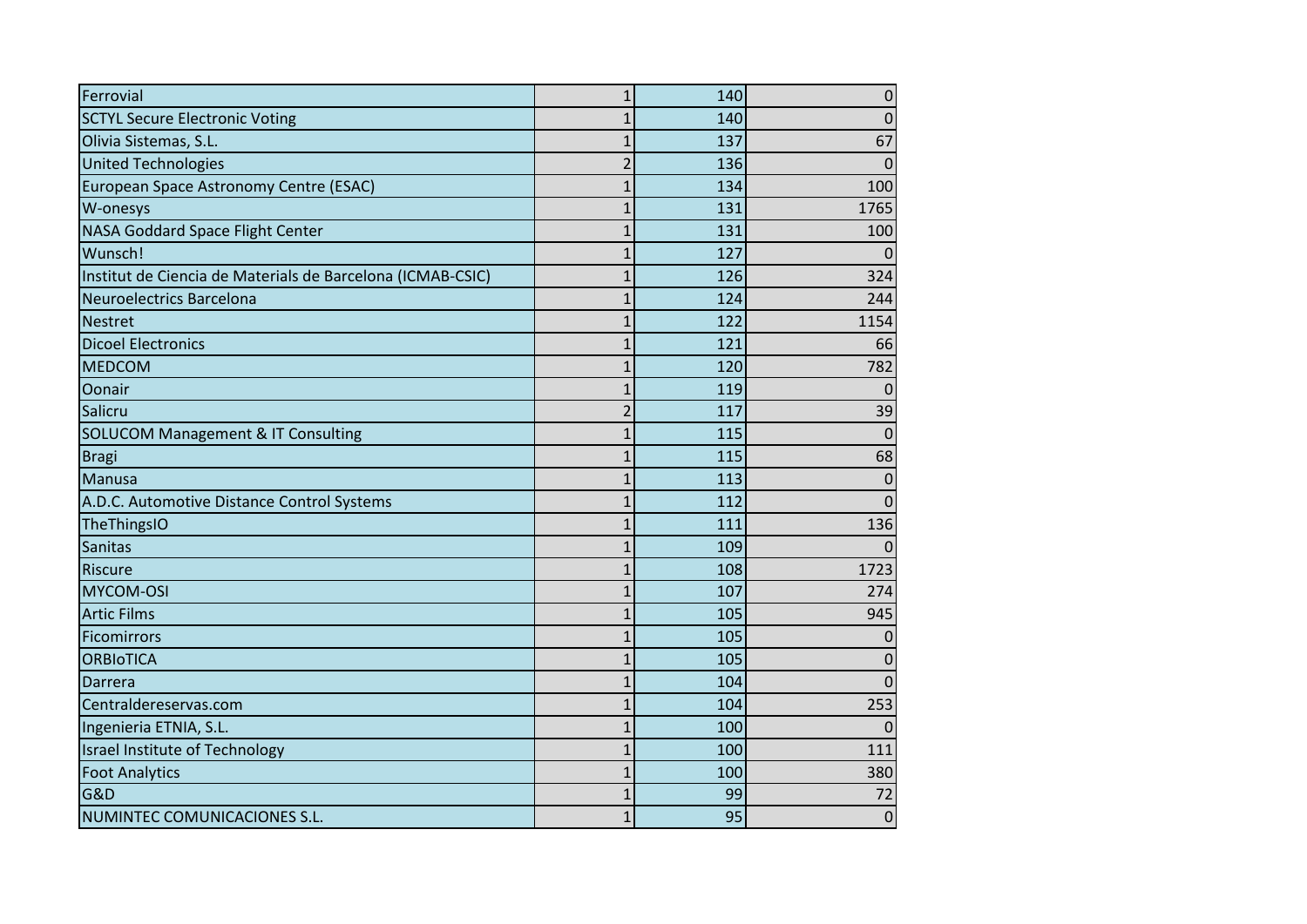| <b>AUDIOSCAN</b>                                           | 1              | 94 | 0           |
|------------------------------------------------------------|----------------|----|-------------|
| <b>Atraura Labs</b>                                        | $\mathbf{1}$   | 94 | 0           |
| <b>Airbus</b>                                              | $\mathbf{1}$   | 92 | 0           |
| <b>Hardware Automotive Group</b>                           | $\mathbf 1$    | 92 | $\Omega$    |
| Pildo Consulting S.L.                                      | $\mathbf{1}$   | 91 | 427         |
| Dorna Sports                                               | $\overline{1}$ | 91 | $\Omega$    |
| <b>Crisalix</b>                                            | 1              | 87 | 0           |
| <b>Talleres Cabre</b>                                      | 1              | 87 | 0           |
| <b>NEC Laboratories Europe</b>                             | $\overline{1}$ | 86 | $\Omega$    |
| German Research Center for Artificial Intelligence         | $\mathbf{1}$   | 85 | 100         |
| <b>BSV Electronic</b>                                      | $\overline{1}$ | 83 | $\Omega$    |
| Mango                                                      | 1              | 82 | 37          |
| <b>Detnov Seguridad</b>                                    | $\overline{1}$ | 80 | 0           |
| <b>Isoco</b>                                               | 1              | 80 | $\Omega$    |
| Fraunhofer Institute                                       | $\overline{1}$ | 80 | 221         |
| Dimension data                                             | $\overline{2}$ | 79 | $\Omega$    |
| CERCingenieria                                             | $\overline{1}$ | 79 | 49          |
| Institut Ciencies del Mar                                  | $\overline{1}$ | 78 | $\Omega$    |
| Federal Institute for Materials Research and Testing (BAM) | $\overline{1}$ | 75 | 141         |
| <b>New Gate</b>                                            | $\overline{1}$ | 75 | $\Omega$    |
| Serimag                                                    | $\overline{2}$ | 75 | 0           |
| Mapro Sistemas de Ensayo                                   | $\overline{2}$ | 74 | $\Omega$    |
| <b>NTT Global</b>                                          | $\overline{1}$ | 74 | 596         |
| NAE Consultoria de Telecomunicaciones                      | $\overline{1}$ | 74 | 290         |
| King Digital Entertainment                                 | 1              | 73 | $\Omega$    |
| Activa Multimedia Digital                                  | $\overline{1}$ | 73 | 53          |
| Circontrol                                                 | 1              | 73 | $\Omega$    |
| Itowa                                                      | $\overline{1}$ | 70 | 89          |
| <b>Accent Advanced Systems</b>                             | $\overline{1}$ | 69 | $\Omega$    |
| <b>Telecom ParisTech</b>                                   | $\overline{1}$ | 69 | 46          |
| <b>Aktios</b>                                              | $\mathbf 1$    | 67 | $\Omega$    |
| Amadeus                                                    | 1              | 66 | 0           |
| FIDES electronica, S.L                                     | $\mathbf 1$    | 66 | $\mathbf 0$ |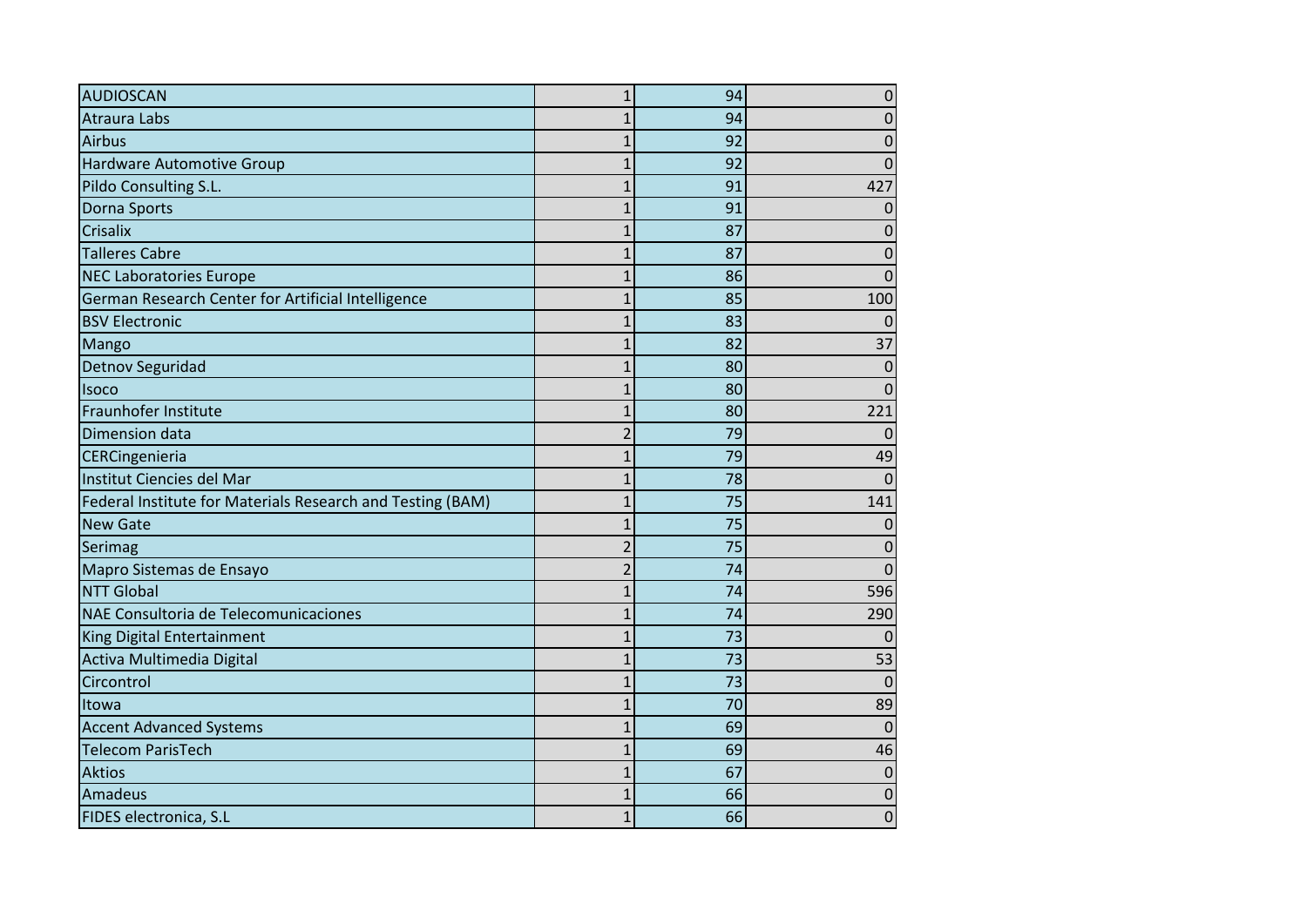| Telvent Trafico y Transporte                   | $\mathbf{1}$   | 64 | $\mathbf 0$ |
|------------------------------------------------|----------------|----|-------------|
| <b>COMSA Industrial</b>                        | 1              | 62 | 0           |
| SafeTwice                                      | 3              | 61 | 0           |
| <b>EGO</b>                                     | 1              | 60 | 0           |
| Centre d'Etudes Spatial de la Biosphere        | $\mathbf{1}$   | 59 | 22          |
| Vilynx                                         | 3              | 58 | $\Omega$    |
| <b>Craltech Electronica</b>                    | $\overline{1}$ | 57 | 0           |
| <b>Bosch</b>                                   | $\mathbf 1$    | 56 | $\mathbf 0$ |
| Qumram                                         | $\overline{1}$ | 53 | 0           |
| Cosentino                                      | 1              | 53 | 0           |
| Applus+ Laboratories                           | 1              | 51 | 0           |
| <b>MAN Bus &amp; Truck</b>                     | 1              | 50 | 31          |
| Rüecker Lypsa                                  | $\overline{1}$ | 47 | 0           |
| Gindumac                                       | 1              | 46 | $\Omega$    |
| Dirk Gomez Depoorter                           | $\overline{1}$ | 46 | $\mathbf 0$ |
| Mediktor                                       | 1              | 44 | 63          |
| Quarea                                         | $\overline{1}$ | 42 | 52          |
| <b>ISEE 2008</b>                               | $\overline{1}$ | 41 | 232         |
| eSilicon                                       | $\overline{1}$ | 40 | 1157        |
| Capgemini                                      | $\overline{1}$ | 38 | 0           |
| <b>ASEOPTICS</b>                               | $\overline{1}$ | 37 | 0           |
| Gaes                                           | $\overline{1}$ | 37 | 0           |
| Institut Catala de Ciencies del Clima (IC3)    | $\overline{1}$ | 36 | 0           |
| <b>Ntent</b>                                   | 1              | 36 | $\Omega$    |
| <b>ClearPeaks</b>                              | 1              | 35 | 0           |
| Superintendencia de Telecomunicaciones (SUTEL) | $\overline{1}$ | 35 | 45          |
| Adsmurai                                       | 1              | 34 | 0           |
| <b>ACTIVO TI</b>                               | 1              | 34 | O           |
| Zanini Auto                                    | $\overline{1}$ | 33 | $\Omega$    |
| Sipal                                          | $\overline{1}$ | 32 | 0           |
| <b>Roche Diagnostics</b>                       | 1              | 29 | 0           |
| NERF-IMEC                                      | 1              | 27 | 0           |
| Anglatecnic                                    | $\mathbf{1}$   | 26 | $\mathbf 0$ |